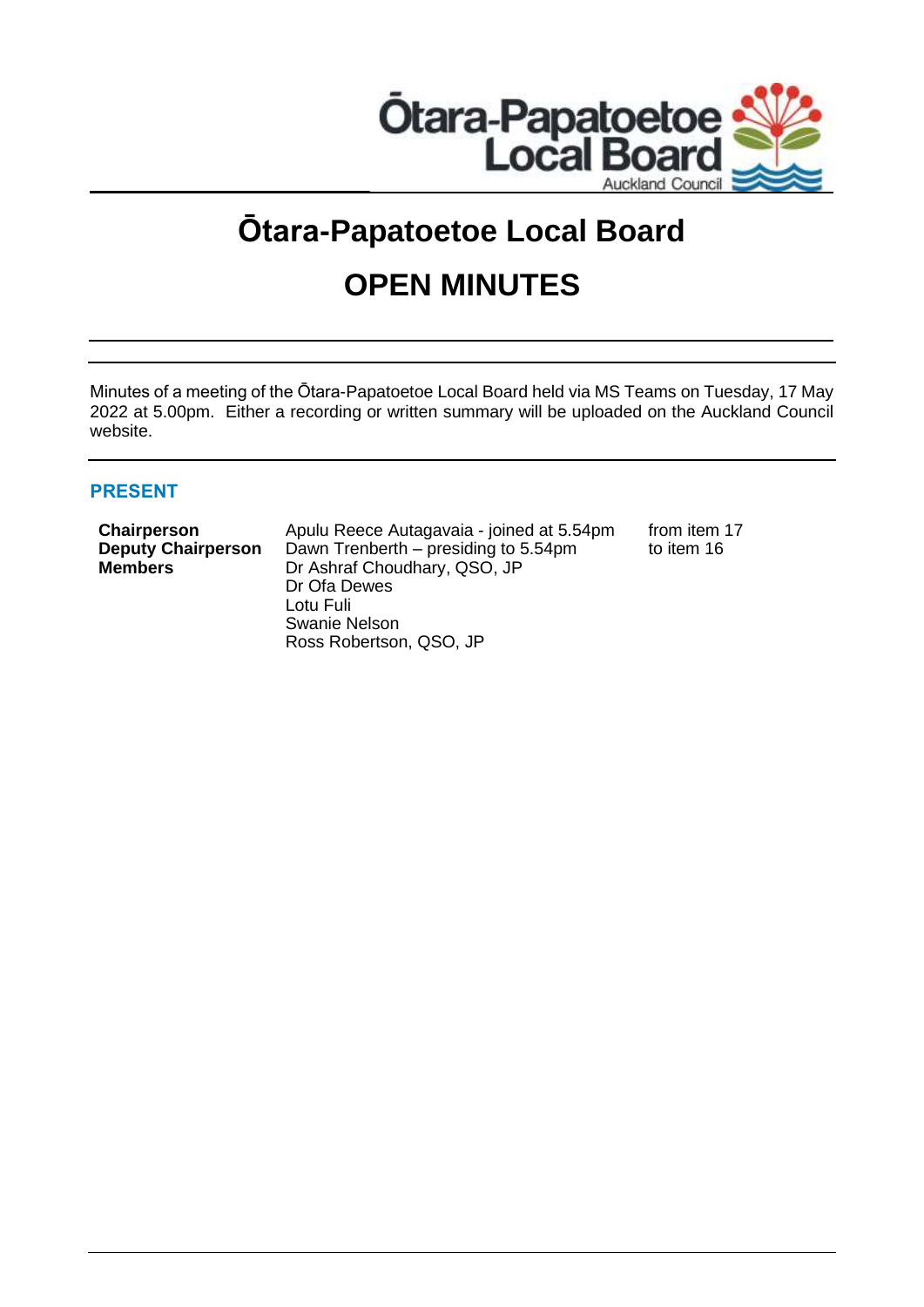

# **1 Welcome**

Deputy Chair Dawn Trenberth opened the meeting with a karakia.

# **2 Apologies**

Resolution number OP/2022/61

MOVED by Deputy Chairperson D Trenberth, seconded by Member R Robertson:

**That the Ōtara-Papatoetoe Local Board:**

- **a) accept the apology from Chair Apulu Reece Autagavaia for lateness**
- **b) accept the apology from member Dr Ofa Dewes for early departure.**

## **CARRIED**

Note: Member Dr Ofa Dewes was in attendance for the entire meeitng.

Note: Apologies received from Councillor Alf Filipaina and Councillor Efeso Collins.

# **3 Declaration of Interest**

Deputy Chair Dawn Trenberth declared a conflict with Item 15: Ōtara-Papatoetoe Local and Multiboard Grant Round Two 2021/2022 grant allocations in application LG2213-202 Auckland Kindergarten Association and took not part in the discussion or voting on this item.

Member Swanie Nelson declared a non-financial conflict with Item 15: Ōtara-Papatoetoe Local and Multiboard Grant Round Two 2021/2022 grant allocations in applications LG2213-230 Community Builders Trust – The Otara Kai Village Engagement project and LG2213-241 The Community Builders NZ Trust -Otara Youth Hub Creative Collection enhancement and took no part in the discussion or voting on this item.

# **4 Confirmation of Minutes**

Resolution number OP/2022/62

MOVED by Deputy Chairperson D Trenberth, seconded by Member R Robertson:

## **That the Ōtara-Papatoetoe Local Board:**

- **a) confirm the ordinary minutes of its meeting, held on Tuesday, 19 April 2022, as true and correct**
- **b) confirm the extraordinary minutes of its meeting, held on Tuesday, 10 May 2022, as true and correct.**

# **CARRIED**

## **5 Leave of Absence**

There were no leaves of absence.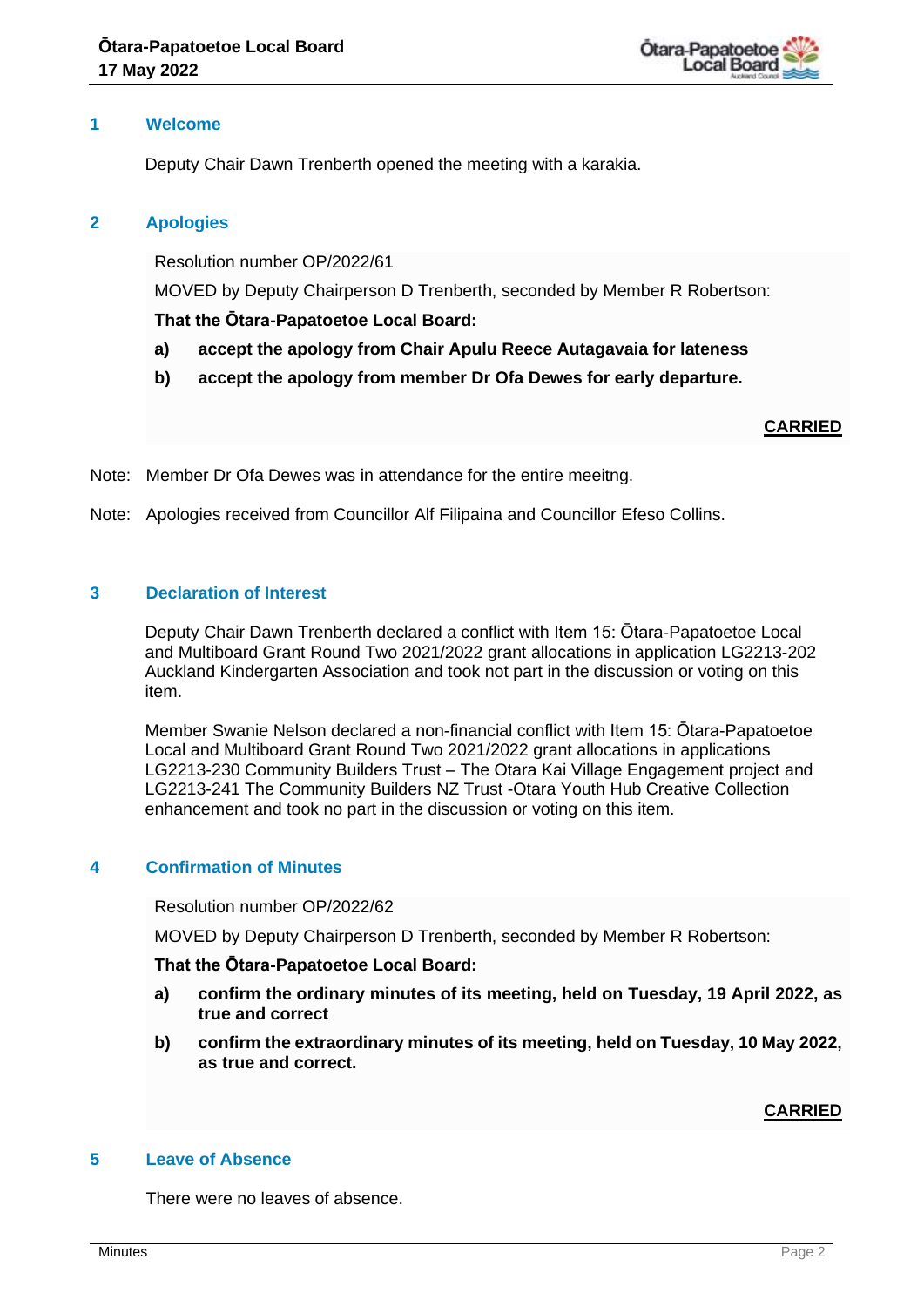

# **6 Acknowledgements**

The Ōtara-Papatoetoe Local Board acknowledgements:

## **Lemauga Lydia Sosene**

Lemauga Lydia Sosene, former Chair and member of the Māngere-Ōtāhuhu Local Board since 2010 became a List Member of Parliament when she was sworn-in on 3 May and delivered her maiden speech on 4 May 2022. The public gallery was filled with supporters from across the motu to see her maiden speech. During her maiden speech, Lemauga, who was born in South Auckland, spoke of her service to her family, service to her community, and was now in Parliament to serve her country.

Lemauga is the eleventh member of the Labour Party Pacific caucus and we warmly congratulate her on her appointment to the New Zealand Parliament.



# **7 Petitions**

There were no petitions.

## **8 Deputations**

There were no deputations.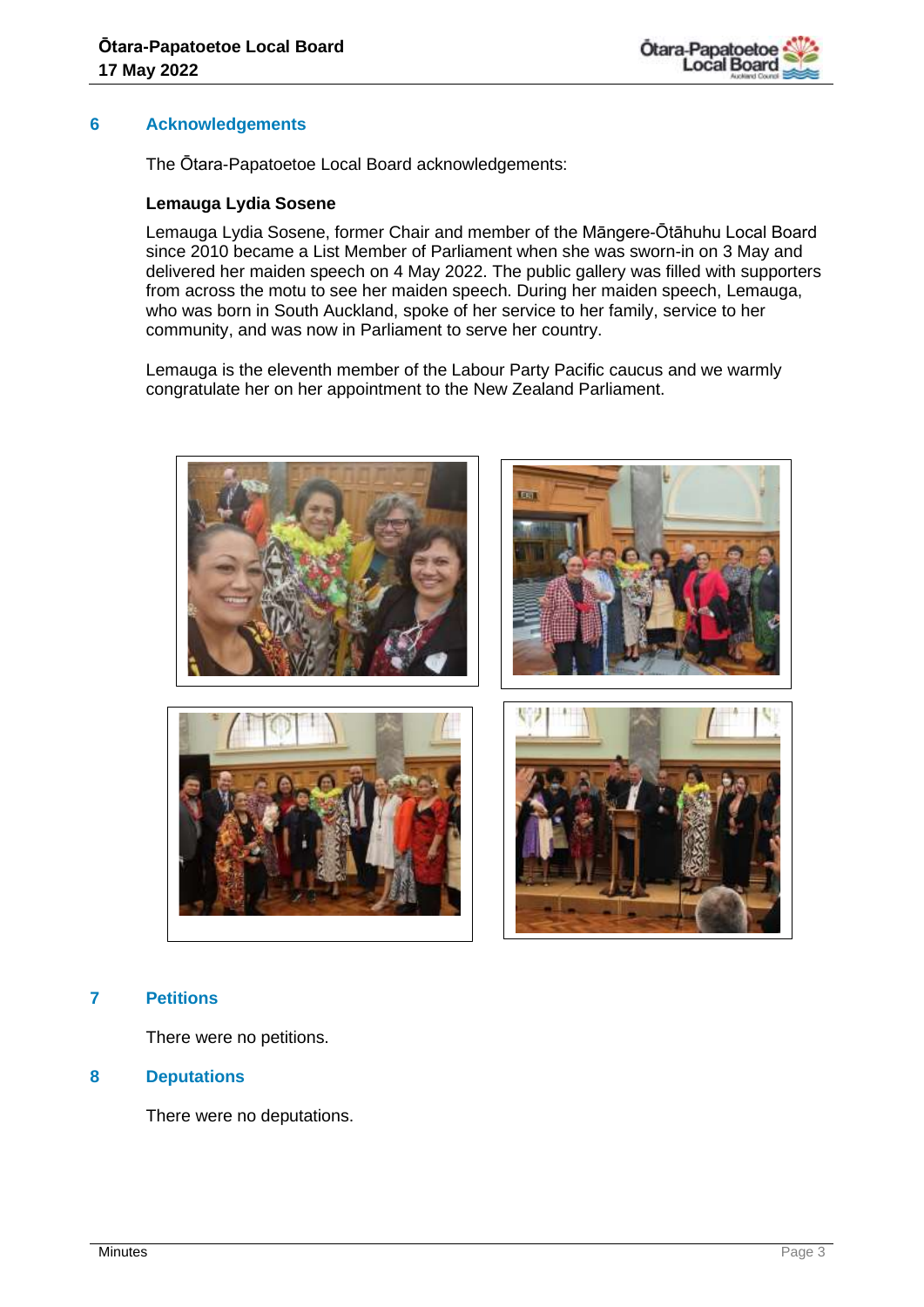

# **9.1 Public Forum - Golf New Zealand**

Thiem Nguyen, General Manager of Golf and Community Development at Golf New Zealand was in attendance to present to the board on the draft Auckland Golf Investment Plan.

Resolution number OP/2022/63

MOVED by Deputy Chairperson D Trenberth, seconded by Member O Dewes:

## **That the Ōtara-Papatoetoe Local Board:**

**a) thank Thiem Nguyen from Golf New Zealand for his attendance and Public Forum presentation.**

**CARRIED**

# **10 Extraordinary Business**

There was no extraordinary business.

# **11 Governing Body Member Update**

There was no Governing Body member update.

# **12 Board Members' Report**

Member Dr Ofa Dewes' and Deputy Chair Trenberth's board members reports were tabled at the meeting.

A copy has been placed on the official minutes and is available on the Auckland Council website as a minute attachment.

Resolution number OP/2022/64

MOVED by Deputy Chairperson D Trenberth, seconded by Member L Fuli:

## **That the Ōtara-Papatoetoe Local Board;**

**a) receive the board members' written and oral reports.**

# **CARRIED**

## **Attachments**

- A 17 May 2022: Ōtara-Papatoetoe Local Board Item 12 Board Members' Reports Dr Ofa Dewes report
- B 17 May 2022: Ōtara-Papatoetoe Local Board Item 12 Board Members' Reports Deputy Chair Trenberth

# **13 Chairperson's Announcements**

Resolution number OP/2022/65

MOVED by Member O Dewes, seconded by Member S Nelson:

## **That the Ōtara-Papatoetoe Local Board:**

**a) receive the deputy chairperson's verbal update on behalf of the chairperson.**

**CARRIED**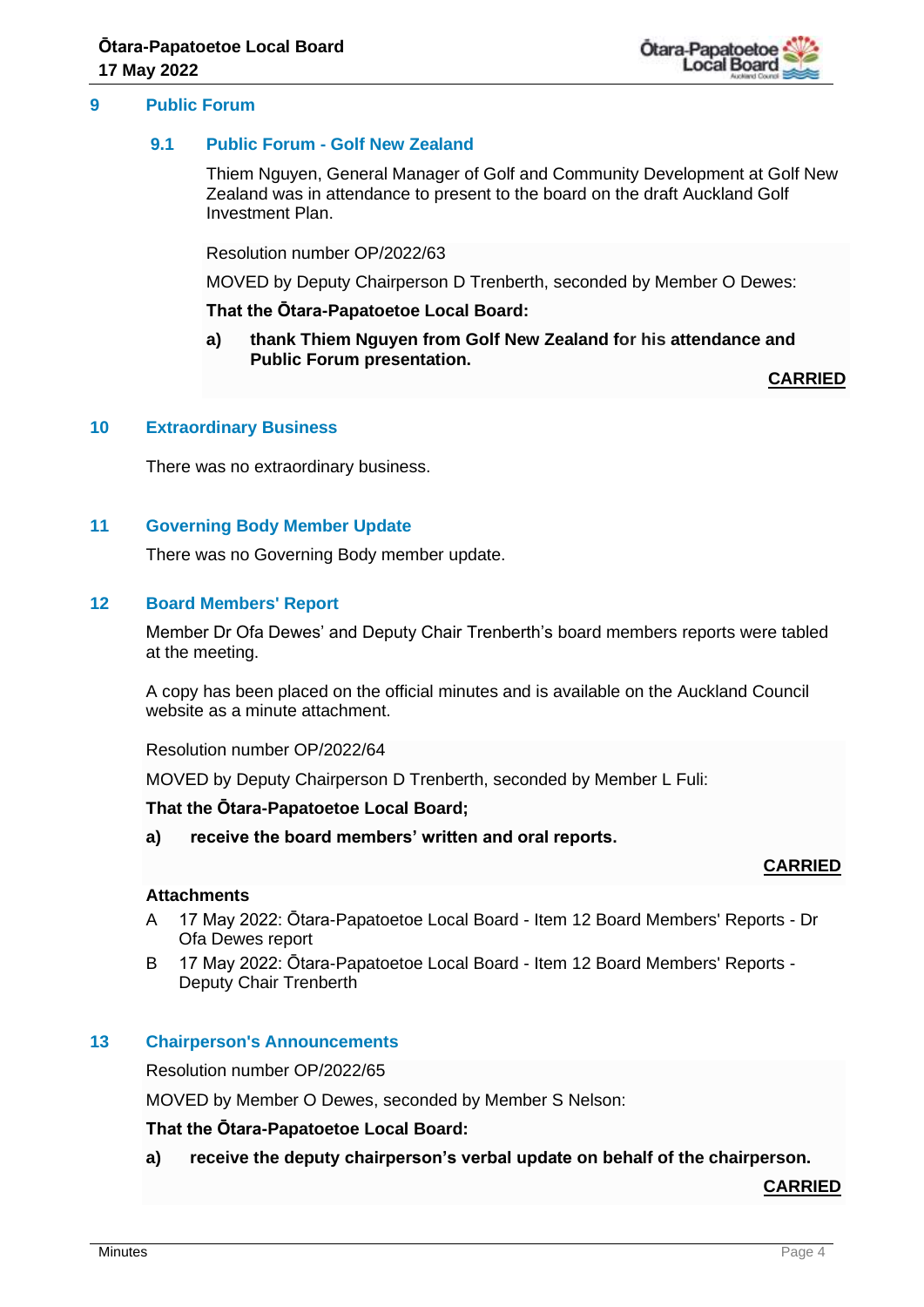

# **14 Manukau Steps Concept Design**

Resolution number OP/2022/66

MOVED by Deputy Chairperson D Trenberth, seconded by Member R Robertson:

## **That the Ōtara-Papatoetoe Local Board:**

**a) approve the concept design of the Manukau Steps project as provided in Attachment A.**

# **CARRIED**

# **Precedence of Business**

Resolution number OP/2022/67

MOVED by Deputy Chairperson D Trenberth, seconded by Member O Dewes:

#### **That the Ōtara-Papatoetoe Local Board:**

**a) agree that Item 15: Ōtara-Papatoetoe Local and Multiboard Grant Round Two 2021/2022 grant allocations be deferred to after item 24: Record of Ōtara-Papatoetoe Local Board Workshop Notes, at this meeting.**

**CARRIED**

# **16 Ōtara-Papatoetoe Local Board Grants Programme 2022/2023**

Resolution number OP/2022/68

MOVED by Deputy Chairperson D Trenberth, seconded by Member L Fuli:

#### **That the Ōtara-Papatoetoe Local Board:**

**a) adopt the Ōtara-Papatoetoe Grants Programme 2022/2023 provided in Attachment A.**

**CARRIED**

*Chairperson R Autagavaia joined the meeting at 5.54 pm and assumed the Chair.*

## **17 Endorsing Business Improvement District (BID) targeted rate grants for 2022/2023**

Resolution number OP/2022/69

MOVED by Chairperson R Autagavaia, seconded by Deputy Chairperson D Trenberth:

#### **That the Ōtara-Papatoetoe Local Board:**

- **a) recommend to the Governing Body the setting of the targeted rates for inclusion in the Annual Budget 2021/2022 for the following Business Improvement District (BID) programmes:**
	- **i) \$545,000 for Greater East Tāmaki Business Association**
	- **ii) \$126,590 for Hunters Corner Town Centre Society**
	- **iii) \$525,300 for Manukau Business Association**
	- **iv) \$94,720 for Ōtara Business Association**
	- **v) \$100,692 for Papatoetoe Central Mainstreet Society**
	- **vi) \$755,425 for Wiri Business Association.**

# **CARRIED**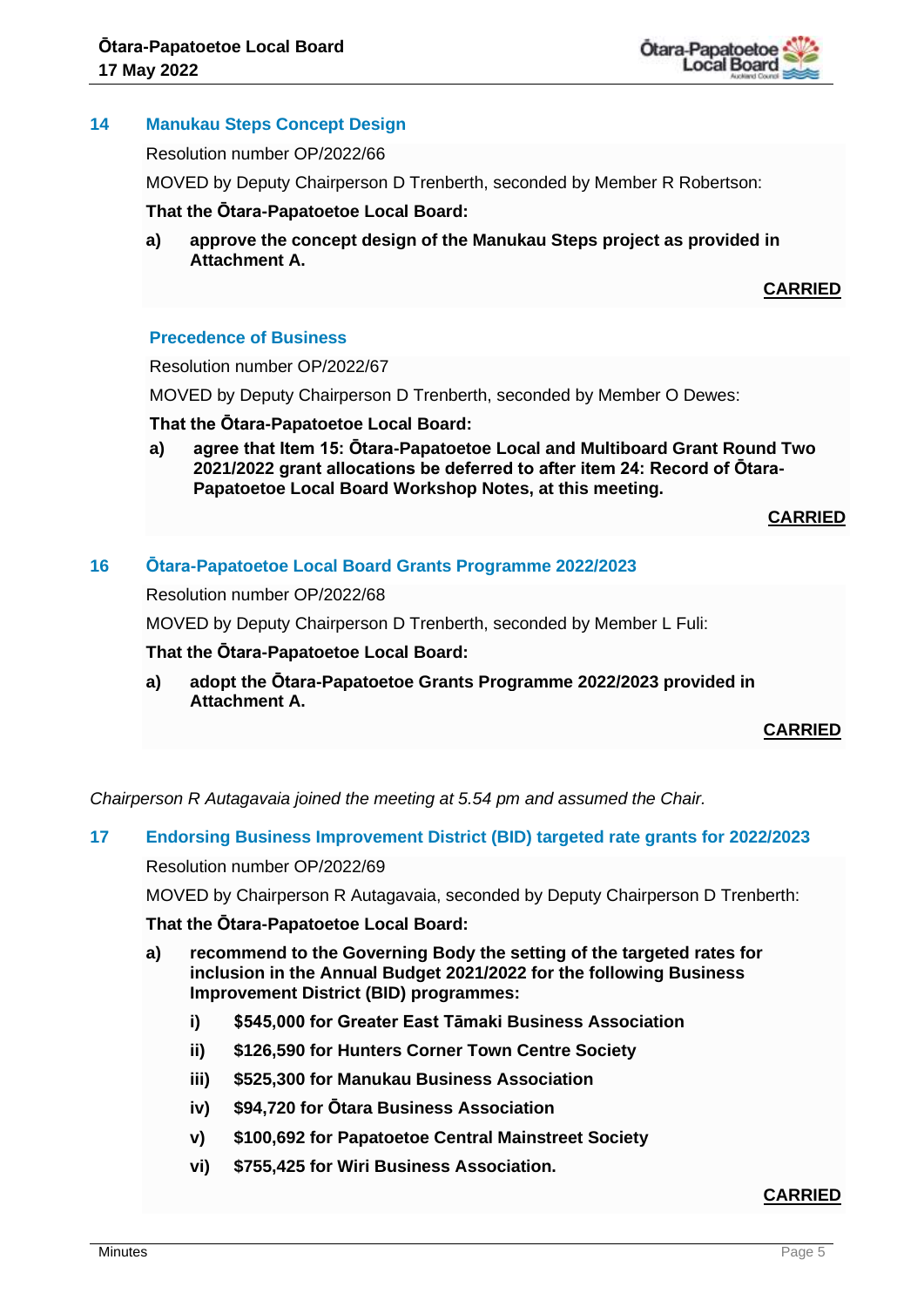

# **18 Play Service Assessment Findings**

Resolution number OP/2022/70

MOVED by Chairperson R Autagavaia, seconded by Member R Robertson:

## **That the Ōtara-Papatoetoe Local Board:**

- **a) approve the service outcomes to inform the Community Facilities concept plan preparation for playgrounds for the following parks:**
	- **i) Aorere Park** 
		- **A) support for the play outcomes**
		- **B) relocation of the playspace near the main car park**
		- **C) majority supported a circular pathway development to provide for exercise and wheeled play (network gap)**
		- **D) broader play appeal to provide for population growth**
		- **E) water play**
		- **F) storytelling**
		- **G) accessible play – for a range of access needs**
		- **H) wheeled play provision – scooters and trikes**
		- **I) shaded seating areas**
	- **ii) Kohuora Park - Station Road** 
		- **A) support for the play outcomes**
		- **B) play for a broad range of age groups**
		- **C) accessible play**
		- **D) sheltered and shaded seating and gathering space**
		- **E) basketball court**
		- **F) exercise/gym equipment**
		- **G) retain playspace fencing**
		- **H) learn to ride wheeled play facilities**
		- **I) tree planting and shade provision (Urban Ngahere)**
		- **J) story-telling and interpretative signage**
	- **iii) Ngāti Ōtara Park**
		- **A) support for the play outcomes**
		- **B) large play items (slides, swings, towers)**
		- **C) exciting and challenging play (dual flying fox)**
		- **D) accessible play items**
		- **E) shaded gathering and seating**
		- **F) wheeled play facilities (circular pathway)**
		- **G) fitness/exercise equipment**
		- **H) circular pathway development - wheeled play**
	- **iv) Pearl Baker Reserve**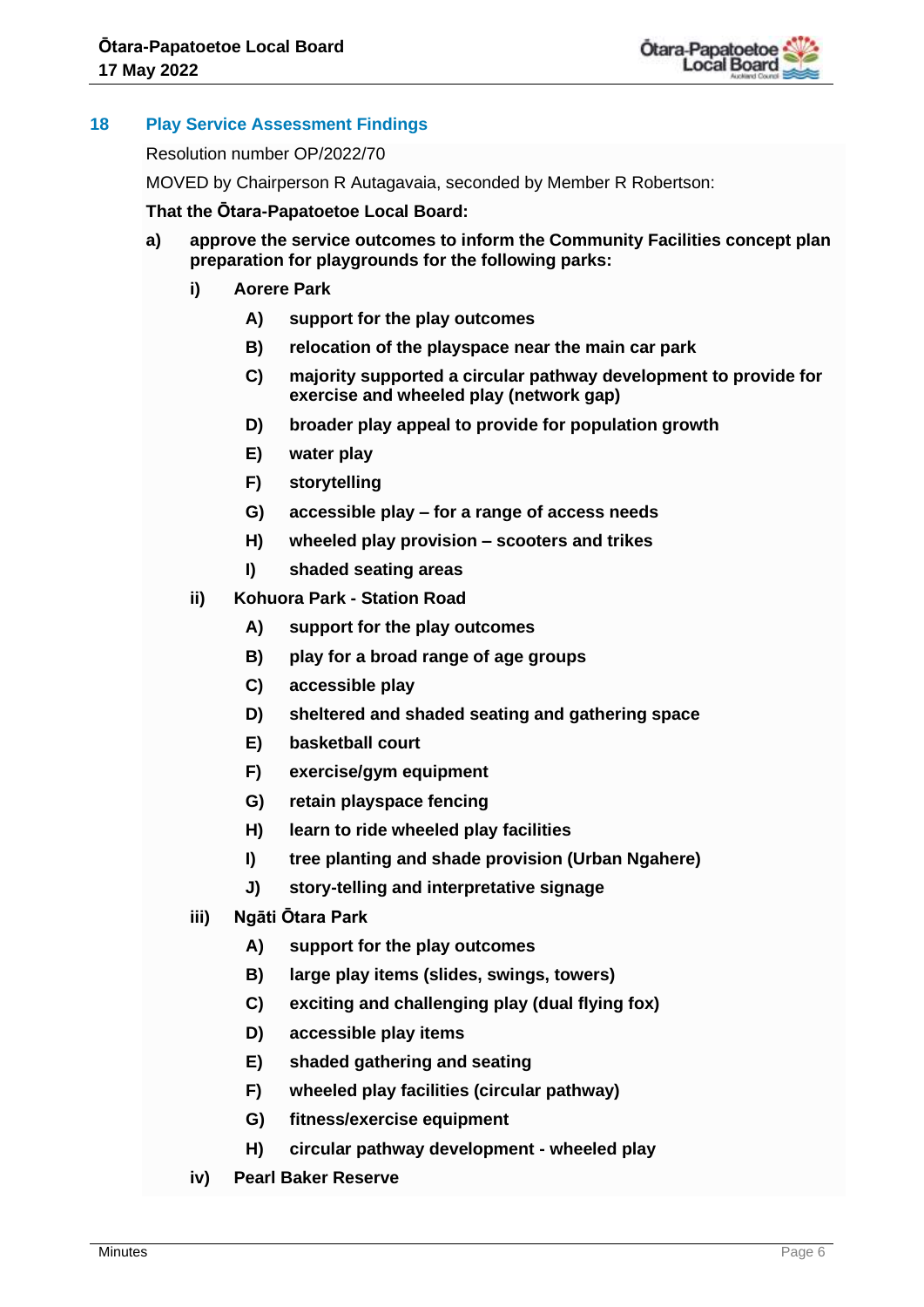

- **A) support for the play outcomes**
- **B) strong sense of place (provided through design)**
- **C) circular pathway development - exercise and wheeled play**
- **D) play for a broad range of age groups**
- **E) shaded family-friendly gathering space**
- **F) play for young children**
- **G) youth provision (renew and upgrade basketball court)**
- **H) accessible play**
- **I) exercise facilities**
- **b) thank mana whenua for their valuable contribution to this service assessment work and the board looks forward to continuing to work with mana whenua to deliver public spaces and amenities for our community.**

**CARRIED**

# **19 Draft Auckland golf investment plan**

## Resolution number OP/2022/71

MOVED by Chairperson R Autagavaia, seconded by Deputy Chairperson D Trenberth:

## **That the Ōtara-Papatoetoe Local Board:**

- **a) tautoko / support the three policy objectives set in the draft Auckland golf investment plan:**
	- **i) increased equity, sport and recreation by opening up publicly owned golf land to all Aucklanders**
	- **ii) increased equity and participation by providing a broad range of golf experiences that attract and retain participants and services targeted at low participation groups**
	- **iii) best practice in ecosystem management and biodiversity conservation of publicly owned golf land**
- **b) is concerned that the decision making framework in the draft plan is unclear and could be inconsistent with the allocation of decisions to local boards and local boards' governance responsibility for provision of active recreation activity, community leases and local parks/open space**
- **c) seek further clarity on decision making process outlined in page 21 of the draft plan with a clear decision tree that outlines the particular decisions for the Governing Body and the particular decisions for local boards on individual golf courses that are being assessed as part of this draft plan**
- **d) request further work to be completed on a regional provision standard for golf and access to golf facilities prior to adopting the draft plan, so access to these facilities is considered across Auckland, including in areas without existing golf courses on public land**
- **e) note the concerns raised by Golf New Zealand about the validity of the data, the process undertaken to develop the draft plan and the conclusions reached and seek further advice from staff on these issues prior to the board providing its feedback**
- **f) note that the draft plan will now be reported to the Parks, Arts, Community and Events Committee in August 2022**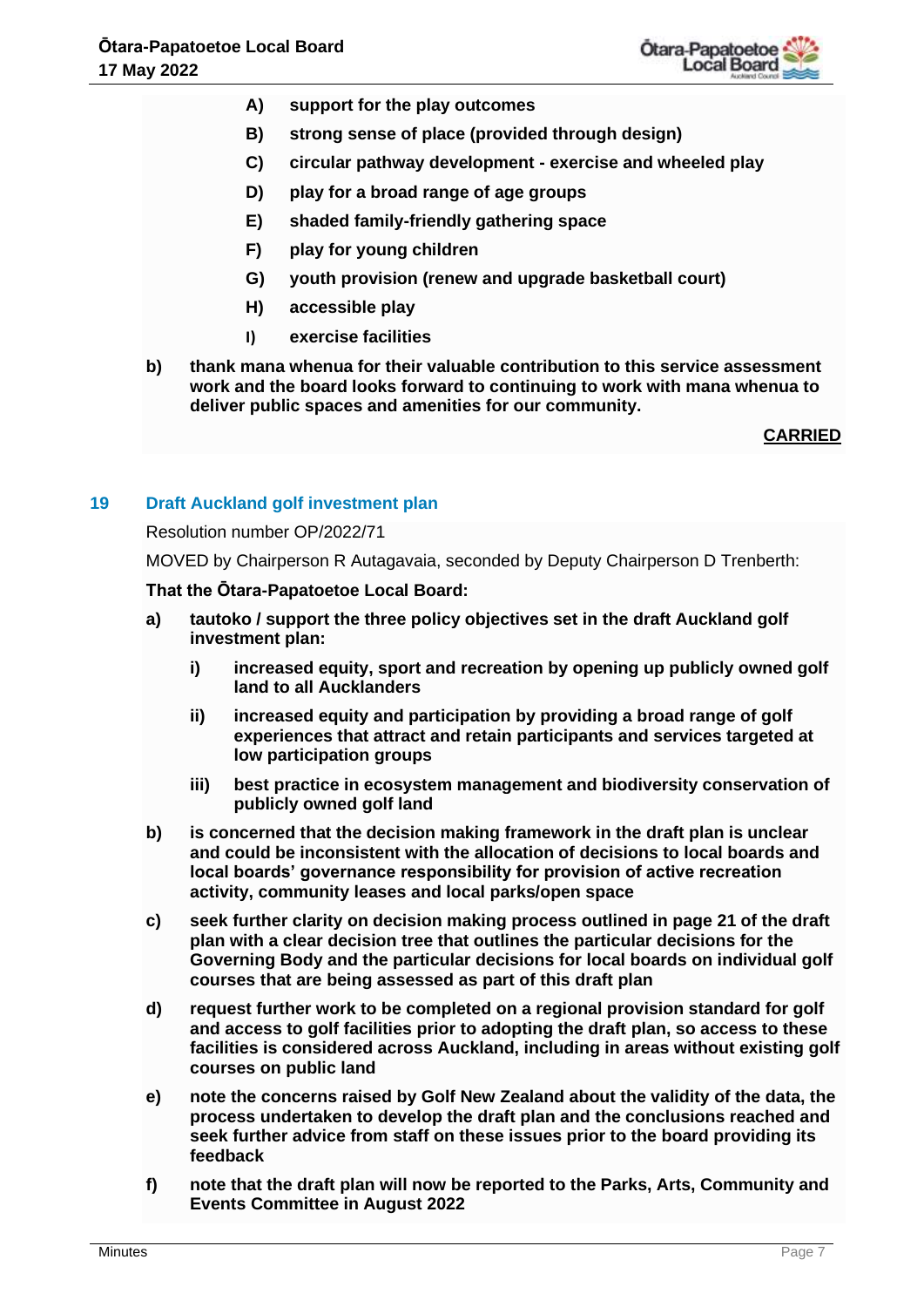

**g) defer consideration of the draft plan until June 2022 so staff can provide further information to the board on the concerns raised above and the result of community feedback on the draft plan.** 

**CARRIED**

## **20 Local board feedback on Auckland Transport's proposed speed limit changes**

## Resolution number OP/2022/72

MOVED by Chairperson R Autagavaia, seconded by Member O Dewes:

#### **That the Ōtara-Papatoetoe Local Board:**

- **a) support lowering speed limits to ensure fewer deaths or serious injuries on our roads, particularly around schools and town centres**
- **b) support making roads safer by reducing speed limits, which will allow residents to be safer and more confident walking, cycling and utilising micro mobility options in areas that were previously unsafe due to inappropriate speed limits**
- **c) note that providing an environment that supports and allows for safe use of micro mobility will also have a positive effect on climate change through emissions reductions**
- **d) support the goal of Vision Zero, and encourage the implementation of speed limits in conjunction with other means, such as better quality roads, to achieve this goal**
- **e) thank the 31 people from the Ōtara-Papatoetoe Local Board area who provided feedback to the proposed speed limit changes and note all feedback is contained in Attachment A**
- **f) note the Ōtara-Papatoetoe residents who submitted had mixed views on the proposed roads. Those who wanted the speeds to be kept the same did so because they believe the reduced speed limit is unsuitable for the type of road proposed and the reduced speed limit is unnecessary. Submitters who were in favour of the changes said the reduced speed limit will be safer and also suggested further safety improvements be made, including better footpaths**
- **g) request Auckland Transport to consider the submitter suggestions on the other roads that either need safety improvement measures implemented or the speed limit reduced.**

## **CARRIED**

# **21 Auckland Council's Quarterly Performance Report: Ōtara-Papatoetoe Local Board for quarter three 2021/2022**

#### Resolution number OP/2022/73

MOVED by Chairperson R Autagavaia, seconded by Deputy Chairperson D Trenberth:

## **That the Ōtara-Papatoetoe Local Board:**

- **a) receive the performance report for quarter three ending 31 March 2022**
- **b) approve the repurpose of up to \$50,000 from CARRY FORWARD: Diversity Festival 2020/2021 (#3202) to Matariki events in June 2022**
- **c) approve the reallocation of up to \$20,000 from OP: Bike Programme (#1615) to Pest Free Urban South - Ōtara-Papatoetoe (#1186) for purchasing tools and resources for the Pest Free Urban South hubs.**

# **CARRIED**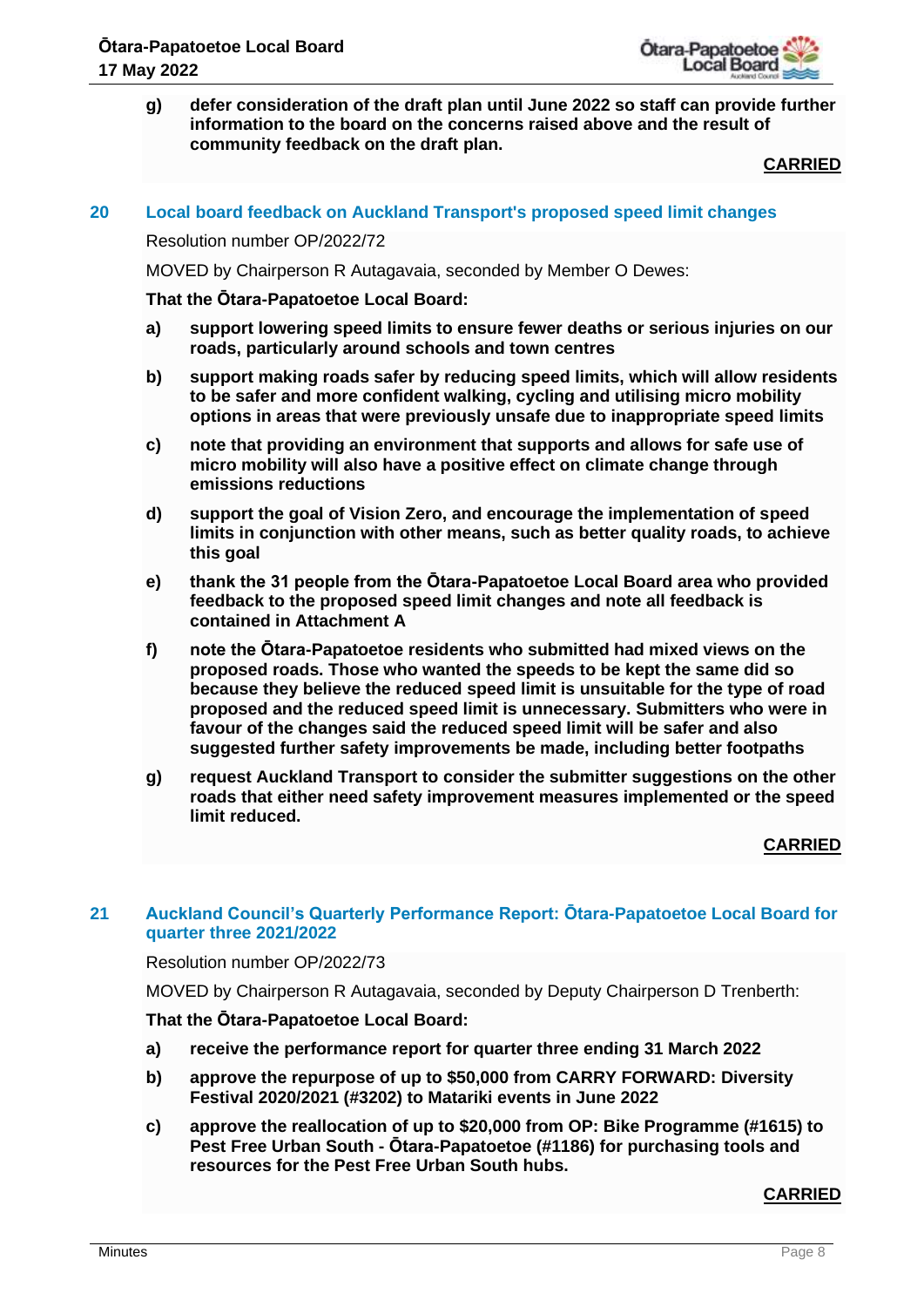

# **22 Local board resolution responses and information report**

Resolution number OP/2022/74

MOVED by Chairperson R Autagavaia, seconded by Member O Dewes:

## **That the Ōtara-Papatoetoe Local Board:**

**a) note the Auckland Unlimited March-April and April May newsletters in Attachment A and B.**

**CARRIED**

# **23 Governance Forward Work Calendar**

Resolution number OP/2022/75

MOVED by Chairperson R Autagavaia, seconded by Member O Dewes:

# **That the Ōtara-Papatoetoe Local Board:**

**a) note the Governance Forward Work Calendar.**

# **CARRIED**

# **24 Record of Ōtara-Papatoetoe Local Board Workshop Notes**

Resolution number OP/2022/76

MOVED by Chairperson R Autagavaia, seconded by Member S Nelson:

## **That the Ōtara-Papatoetoe Local Board:**

**a) note the Ōtara-Papatoetoe Local Board workshop records for: 5 April, 12 April and 26 April 2022.**

## **CARRIED**

Note: with the agreement of the meeting item 15 Ōtara-Papatoetoe Local and Multiboard Grant Round Two 2021/2022 grant allocations was taken after item 24 Record of Ōtara-Papatoetoe Local Board Workshop Notes.

## **15 Ōtara-Papatoetoe Local and Multiboard Grant Round Two 2021/2022 grant allocations**

Deputy Chair Dawn Trenberth declared a conflict with application LG2213-202 Auckland Kindergarten Association and took not part in the discussion or voting on this item.

Member Swanie Nelson declared a non-financial conflict with applications LG2213-230 Community Builders Trust – The Otara Kai Village Engagement project and LG2213-241 The Community Builders NZ Trust -Otara Youth Hub Creative Collection enhancement and took no part in the discussion or voting on this item.

## Resolution number OP/2022/77

MOVED by Chairperson R Autagavaia, seconded by Member O Dewes:

a) **That the Ōtara-Papatoetoe Local Board:**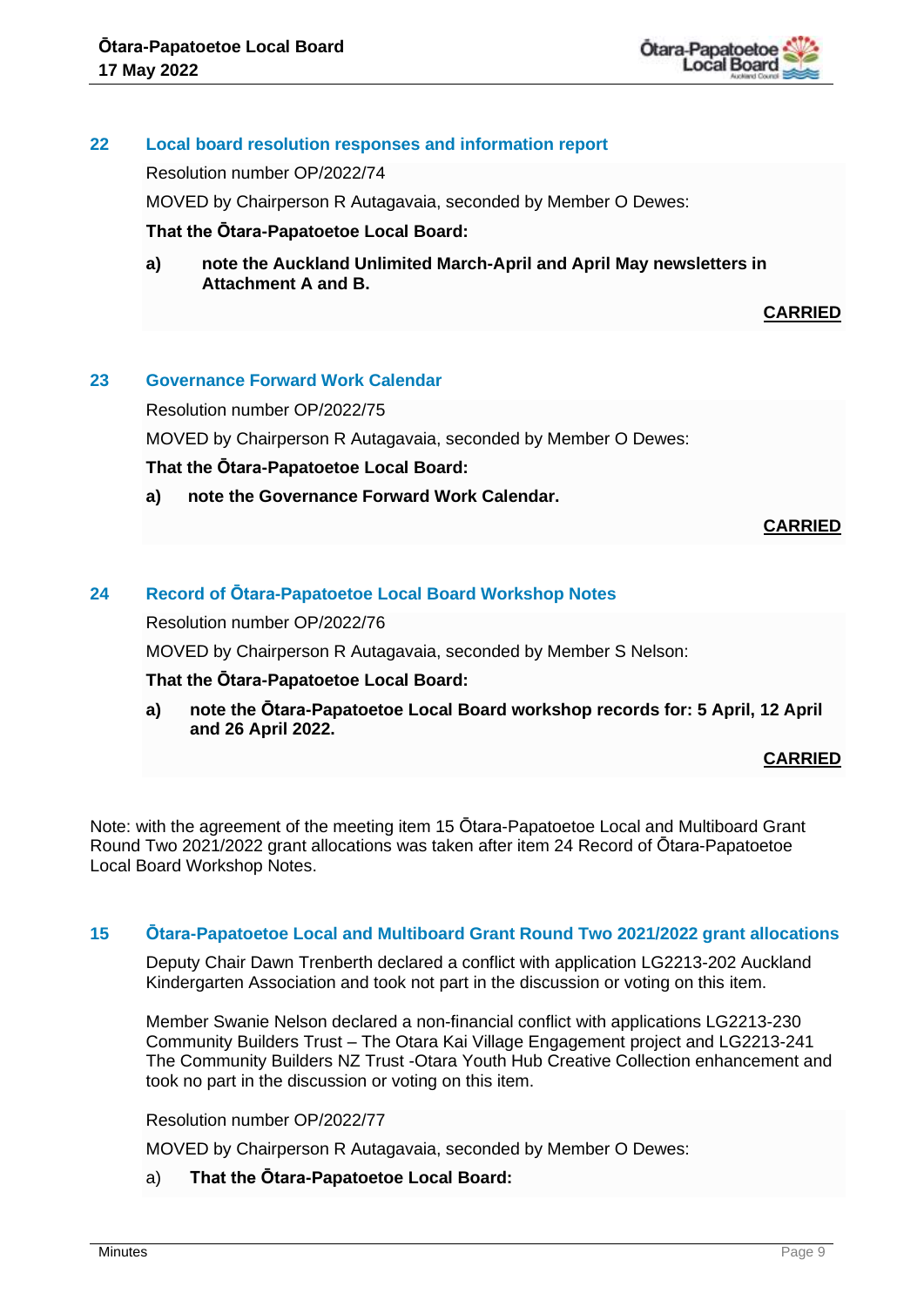

**agree to fund, part-fund or decline each application in the Ōtara-Papatoetoe Local and Multi-Board Grants Round Two 2021/2022, as outlined in Table One and Table Two below:**

| Table One: Otara-Papatoetoe Local and Multi-Board Grant Round Two 2021/2022 |  |
|-----------------------------------------------------------------------------|--|
| applications:                                                               |  |

| <b>Application</b> | Organisation                                                                                                | <b>Requesting</b>                                                                                                                                        | <b>Amount</b> |                 | <b>Amount</b>                 |
|--------------------|-------------------------------------------------------------------------------------------------------------|----------------------------------------------------------------------------------------------------------------------------------------------------------|---------------|-----------------|-------------------------------|
| ID                 |                                                                                                             | funding for                                                                                                                                              | requested     | Eligibility     | Approved /<br><b>Declined</b> |
| LG2213-<br>201     | <b>Manukau</b><br><b>Business</b><br><b>Association</b><br>Incorporated                                     | <b>Towards sign</b><br>design,<br>purchase and<br>installation<br>from 1 July<br>2022 to 30<br><b>June 2023</b>                                          | \$40,000.00   | Eligible        | \$10,000.00                   |
| LG2213-<br>202     | <b>Auckland</b><br>Kindergarte<br>n<br><b>Association</b>                                                   | <b>Towards</b><br>construction of<br>a butterfly<br>house at<br><b>Mayfield</b><br>Kindergarten<br>from 11 July<br>2022 to 22 July<br>2022               | \$4,462.12    | <b>Eligible</b> | \$4,000.00                    |
| LG2213-<br>203     | <b>Auckland</b><br>Paraplegic &<br><b>Physically</b><br><b>Disabled</b><br><b>Association</b><br><b>Inc</b> | <b>Towards</b><br>laptops for<br><b>Auckland</b><br><b>Spinal</b><br><b>Rehabilitation</b><br>Unit from 1<br><b>June 2022 to</b><br>30 July 2022         | \$3,837.39    | Eligible        | \$2,780.86                    |
| LG2213-<br>205     | <b>The Period</b><br><b>Place</b>                                                                           | <b>Towards</b><br>period<br>products from<br>1 June 2022 to<br>31 May 2023                                                                               | \$8,000.00    | Eligible        | \$3,500.00                    |
| LG2213-<br>206     | <b>Auckland</b><br><b>Basketball</b><br><b>Services</b><br><b>Limited</b>                                   | <b>Towards venue</b><br>hire and<br>coaching costs<br>at Allan<br><b>Brewster</b><br><b>Leisure Centre</b><br>from 1 June<br>2022 to 21<br>February 2023 | \$5,000.00    | <b>Eligible</b> | \$3,500.00                    |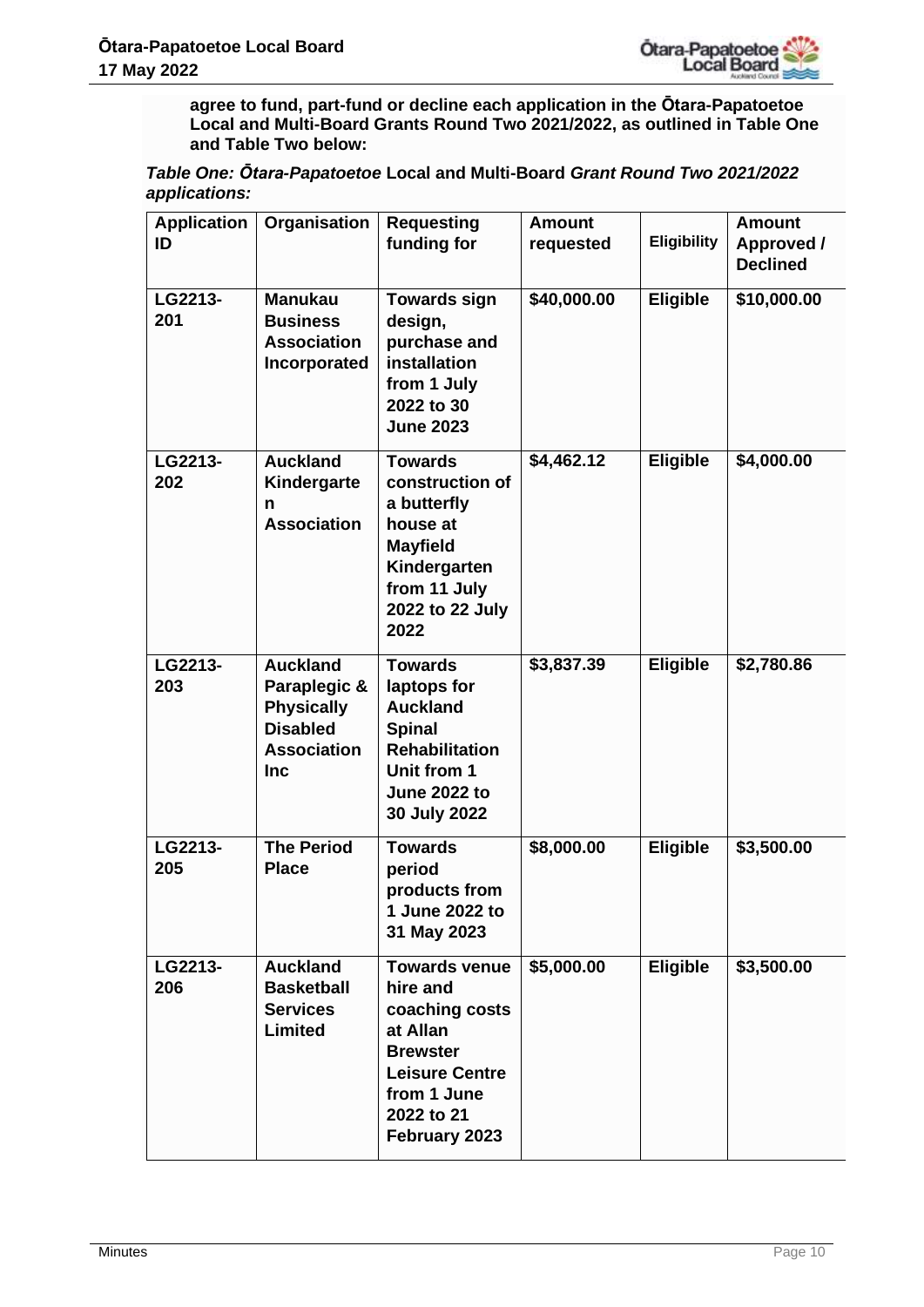

| LG2213-<br>208 | Langima'a<br><b>Oceania</b><br><b>Trust</b>                                              | <b>Towards</b><br>wages at 14<br><b>Hope Place</b><br>from 1 July<br>2022 to 1 July<br>2022                                                                         | \$11,700.00 | Ineligibl<br>е  | <b>Decline Low</b><br>priority in<br>the Otara-<br><b>Papatoetoe</b><br><b>Local Board</b><br>area |
|----------------|------------------------------------------------------------------------------------------|---------------------------------------------------------------------------------------------------------------------------------------------------------------------|-------------|-----------------|----------------------------------------------------------------------------------------------------|
| LG2213-<br>209 | <b>South East</b><br><b>Auckland</b><br><b>Senior</b><br>Citizens'<br><b>Association</b> | <b>Towards venue</b><br>hire, catering,<br><b>rubbish</b><br>removal,<br>decorations<br>and performer<br>hire on 15<br>October 2022                                 | \$15,500.00 | <b>Eligible</b> | \$7,750.00                                                                                         |
| LG2213-<br>211 | <b>YMCA North</b><br>Incorporated                                                        | <b>Towards event</b><br>and volunteer<br>costs for the<br><b>Raise Up</b><br>Youth<br><b>Development</b><br>Programme<br>from 1 June<br>2022 to 31<br>December 2022 | \$12,000.00 | Eligible        | \$2,000.00                                                                                         |
| LG2213-<br>212 | Papatoetoe<br><b>Chess Club</b>                                                          | <b>Towards</b><br>display cabinet<br>purchase at<br><b>Papatoetoe</b><br><b>Bowling Club</b><br>from 1 June<br>2022 to 31 July<br>2022                              | \$3,000.00  | Eligible        | \$1,000.00                                                                                         |
| LG2213-<br>213 | Independent<br>Living<br><b>Service</b><br><b>Trust</b>                                  | <b>Towards venue</b><br>hire, catering,<br>transport and<br>operational<br>costs at Te<br><b>Puke O tara</b><br>from 1 July<br>2022 to 31<br>December 2022          | \$3,093.00  | <b>Eligible</b> | \$1,294.00<br><b>Tagged to</b><br>venue hire<br>at Te Puke O<br>tara                               |
| LG2213-<br>215 | <b>The Rising</b><br><b>Foundation</b>                                                   | <b>Towards</b><br>wages at Sir<br><b>Edmund Hillary</b><br><b>Collegiate from</b><br>7 June 2022 to<br>3 July 2022                                                  | \$3,423.00  | Ineligibl<br>е  | <b>Decline Low</b><br>priority in<br>the Otara-<br><b>Papatoetoe</b><br><b>Local Board</b><br>area |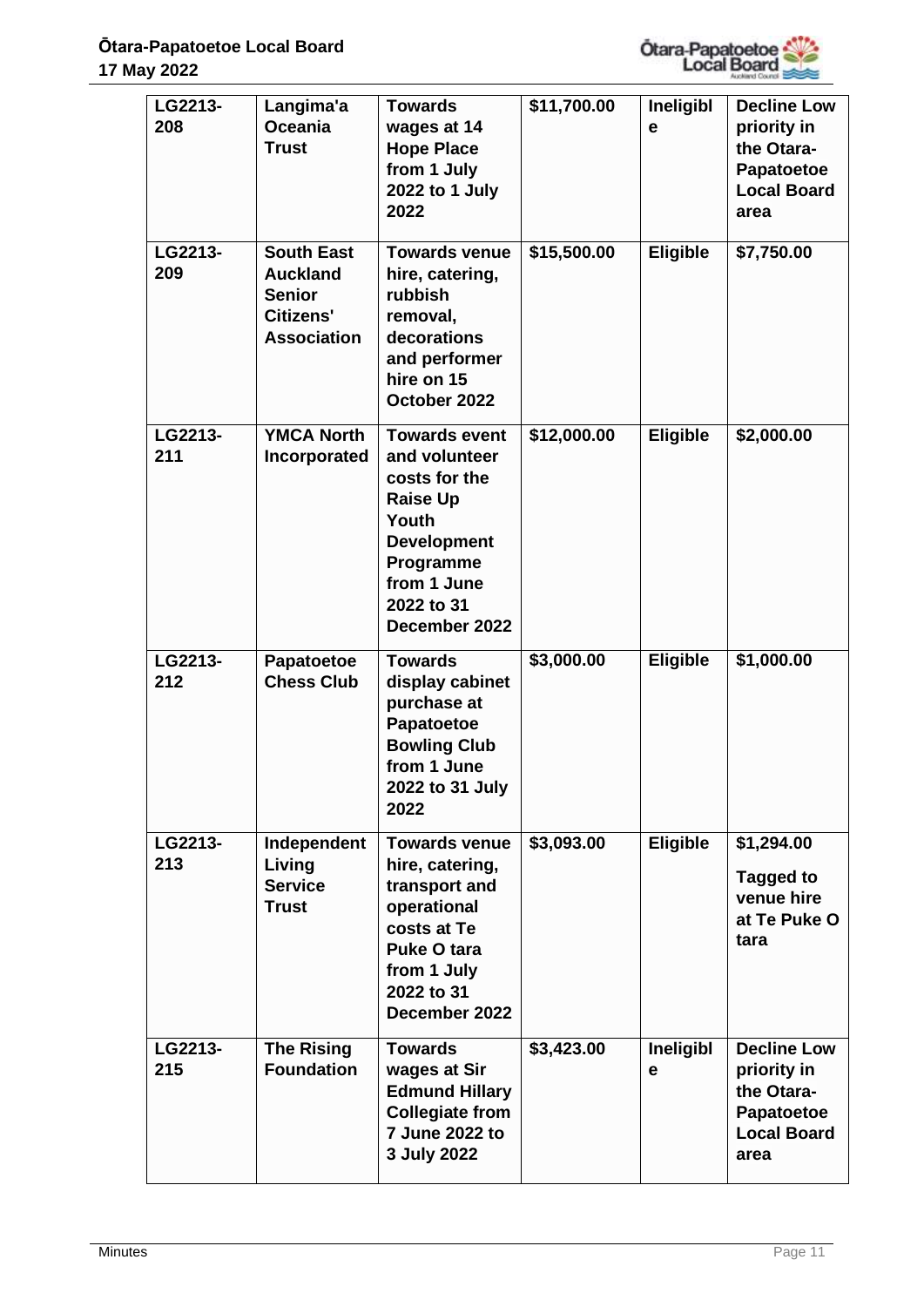

| LG2213-<br>217 | <b>Tangaroa</b><br><b>College</b><br><b>Board of</b><br><b>Trustees</b>                     | <b>Towards</b><br>transportation<br>for Tangaroa<br><b>College from 1</b><br><b>June 2022 to</b><br>31 August 2023                                                          | \$3,500.00  | <b>Eligible</b> | \$3,500.00                                                                                  |
|----------------|---------------------------------------------------------------------------------------------|-----------------------------------------------------------------------------------------------------------------------------------------------------------------------------|-------------|-----------------|---------------------------------------------------------------------------------------------|
| LG2213-<br>218 | <b>All Heart</b><br><b>Charitable</b><br><b>Trust</b>                                       | <b>Towards</b><br>equipment,<br>transport,<br>salaries and<br>operational<br>costs at 116<br><b>Cavendish</b><br>Drive from 1<br><b>June 2022 to</b><br>31 December<br>2022 | \$10,000.00 | Eligible        | \$6,000.00                                                                                  |
| LG2213-<br>220 | Te<br><b>Whakaora</b><br><b>Tangata</b><br><b>Trust</b>                                     | <b>Towards</b><br>catering,<br>printing,<br>telephone<br>costs and<br>internet costs<br>at 10 Roys<br>Road from 1<br><b>June 2022 to</b><br>31 August 2022                  | \$5,000.00  | Eligible        | \$3,000.00                                                                                  |
| LG2213-<br>221 | Youthline<br><b>Auckland</b><br><b>Charitable</b><br>Trust                                  | <b>Towards</b><br>training costs<br>at Youthline<br>from 1 June<br>2022 to 31<br><b>March 2023</b>                                                                          | \$5,000.00  | Eligible        | \$3,000.00                                                                                  |
| LG2213-<br>223 | <b>New Zealand</b><br><b>Council of</b><br><b>Victim</b><br><b>Support</b><br><b>Groups</b> | <b>Towards</b><br>purpose at 42<br><b>Station Road</b><br>from 1 July<br>2022 to 30<br><b>June 2023</b>                                                                     | \$7,500.00  | Eligible        | \$7,500.00                                                                                  |
| LG2213-<br>225 | <b>Graeme</b><br><b>Dingle</b><br><b>Foundation</b><br><b>Auckland</b>                      | <b>Towards</b><br>continued<br>provision of<br>Kiwi Can at<br>Papatoetoe<br><b>West School</b><br>from 1 June<br>2022 to 8 July<br>2022                                     | \$5,000.00  | Ineligibl<br>е  | <b>Decline Low</b><br>priority in<br>the Otara-<br>Papatoetoe<br><b>Local Board</b><br>area |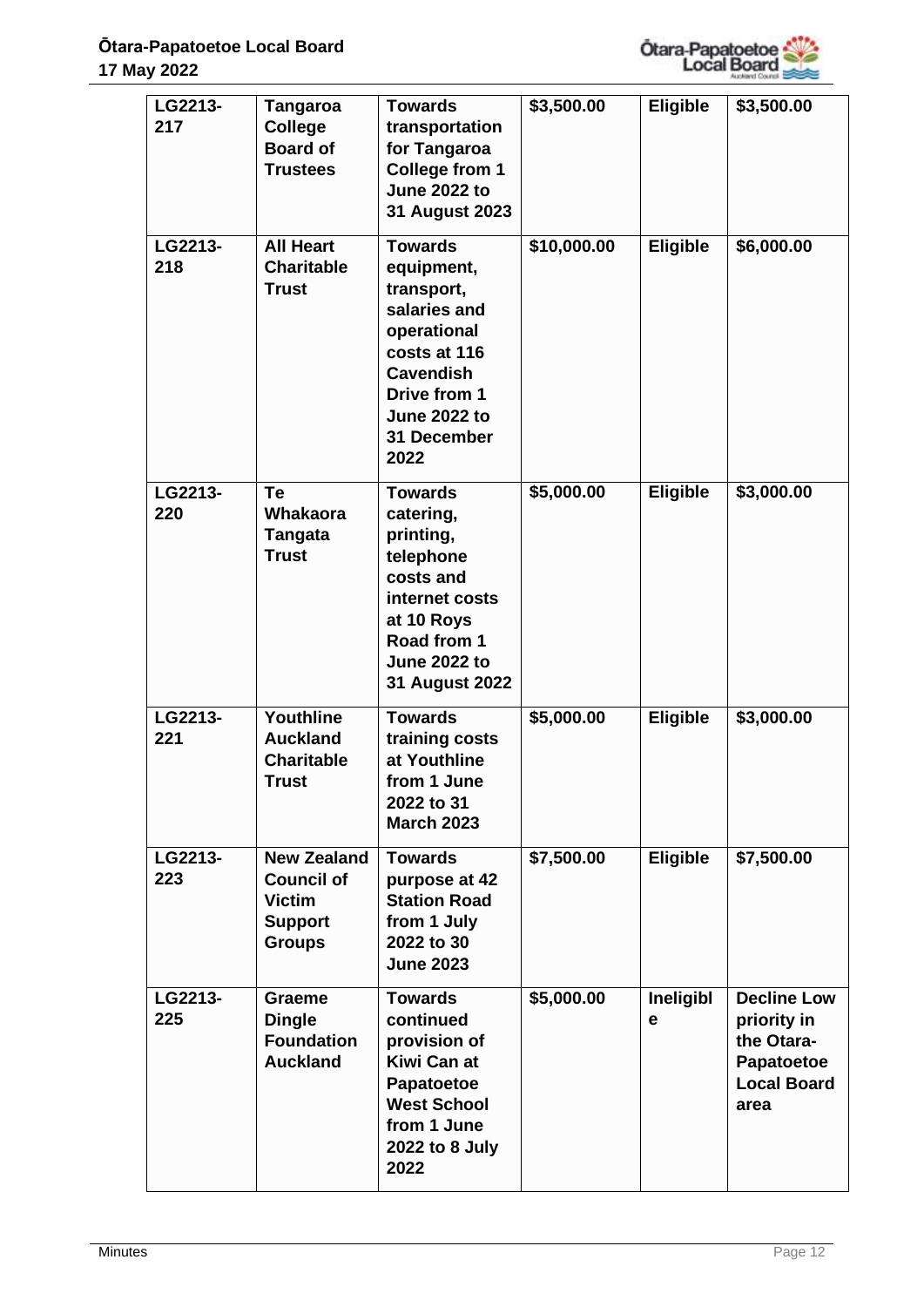

| LG2213-<br>226 | <b>Papatoetoe</b><br><b>Adolescent</b><br><b>Christian</b><br><b>Trust</b> | <b>Towards</b><br>wages,<br>transport<br>costs,<br>operational<br>costs, fees and<br>marketing from<br>1 June 2022 to<br>10 December<br>2022                                                 | \$9,400.00  | Eligible       | \$1,900.00                                                                                  |
|----------------|----------------------------------------------------------------------------|----------------------------------------------------------------------------------------------------------------------------------------------------------------------------------------------|-------------|----------------|---------------------------------------------------------------------------------------------|
| LG2213-<br>227 | <b>Asthma New</b><br><b>Zealand</b><br>Incorporated                        | <b>Towards</b><br>facilitator<br>costs from 10<br>June 2022 to 9<br><b>September</b><br>2022                                                                                                 | \$5,000.00  | Ineligibl<br>е | <b>Decline Low</b><br>priority in<br>the Otara-<br>Papatoetoe<br><b>Local Board</b><br>area |
| LG2213-<br>229 | 360 Tautua<br><b>Trust Board</b>                                           | <b>Towards</b><br>marquee hire,<br>catering,<br>operational<br>costs,<br>decorations,<br>band hire,<br>entertainment<br>and koha from<br>1 November<br>2022 to 26<br><b>November</b><br>2022 | \$25,000.00 | Eligible       | \$10,000.00<br>towards<br>marque and<br>catering                                            |
| LG2213-<br>230 | <b>Community</b><br><b>Builders</b><br><b>Trust</b>                        | <b>Towards</b><br>marketing,<br>waste<br>management<br>and event<br>costs at 120<br><b>East Tamaki</b><br>Road from 1<br><b>July 2022 to 1</b><br><b>July 2023</b>                           | \$30,000.00 | Eligible       | \$10,000.00                                                                                 |
| LG2213-<br>232 | <b>Carers New</b><br><b>Zealand</b><br><b>Trust</b>                        | <b>Towards</b><br>salaries,<br>brochures and<br>leasing costs<br>at 3 Vinegar<br>Lane from 1<br><b>June 2022 to</b><br>31 May 2023                                                           | \$2,000.00  | Eligible       | \$1,770.00                                                                                  |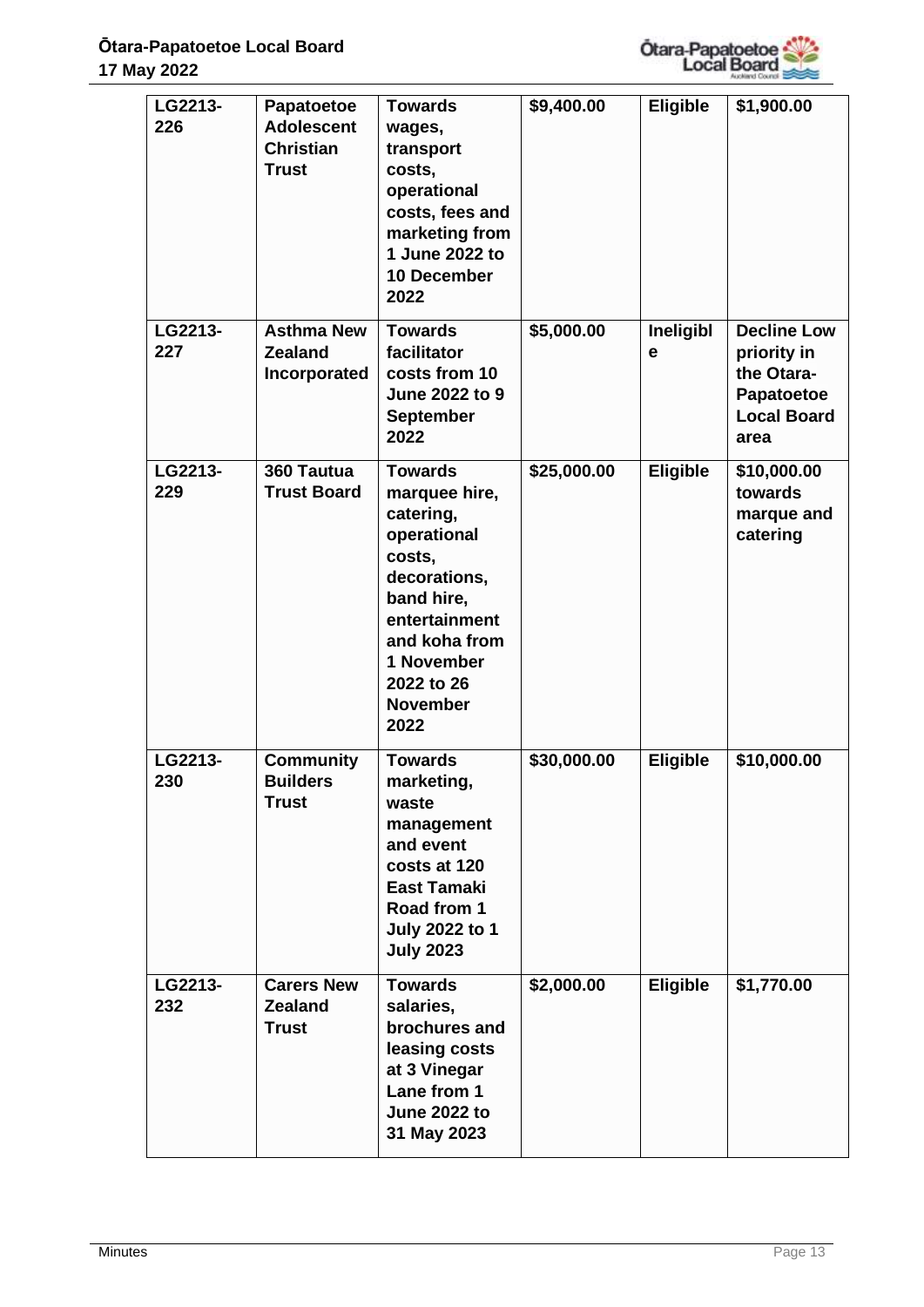

| LG2213-<br>234 | <b>Belong</b><br>Aotearoa                                                               | <b>Towards toys</b><br>at 311 Great<br><b>South Road</b><br>from 8 June<br>2022 to 26 May<br>2023                                                                    | \$4,928.64   | Eligible        | <b>Decline Low</b><br>priority in<br>the Otara-<br>Papatoetoe<br><b>Local Board</b><br>area |
|----------------|-----------------------------------------------------------------------------------------|----------------------------------------------------------------------------------------------------------------------------------------------------------------------|--------------|-----------------|---------------------------------------------------------------------------------------------|
| LG2213-<br>235 | <b>Counties</b><br><b>Manukau</b><br><b>Touch</b><br><b>Association</b><br>Incorporated | <b>Towards</b><br>storage and<br>administration<br>costs from 1<br><b>July 2022 to 30</b><br><b>June 2023</b>                                                        | \$6,152.64   | Eligible        | \$3,000.00                                                                                  |
| LG2213-<br>236 | <b>XLR8 Sports</b><br><b>Trust</b>                                                      | <b>Towards</b><br>affiliation fees<br>and venue hire<br>at East Tamaki<br><b>Reserve from 1</b><br><b>July 2022 to 30</b><br><b>June 2023</b>                        | \$7,792.50   | Eligible        | <b>Declined</b><br>due to<br>previous<br>accountabili<br>ty not being<br>received           |
| LG2213-<br>237 | <b>Rotary Club</b><br>Papatoetoe<br><b>Central</b><br>Incorporated                      | <b>Towards venue</b><br>hire, catering,<br>sound system<br>hire and<br>decorations at<br><b>Allan Brewster</b><br><b>Recreation</b><br>Centre on 10<br>December 2022 | \$10,000.00  | Eligible        | \$6,000.00                                                                                  |
| LG2213-<br>239 | <b>Action</b><br><b>Education</b><br>Incorporated                                       | <b>Towards</b><br>spoken word<br>workshops<br>from 1 June<br>2022 to 31 May<br>2023                                                                                  | \$5,000.00   | Eligible        | \$5,000.00                                                                                  |
| LG2213-<br>241 | <b>The</b><br><b>Community</b><br><b>Builders NZ</b><br><b>Trust</b>                    | <b>Towards</b><br>computers,<br>soundproofing<br>and Multi-<br><b>Boards at the</b><br><b>Otara Youth</b><br>Hub from 1<br><b>July 2022 to 1</b><br><b>July 2023</b> | \$21,137.00  | <b>Eligible</b> | \$5,000.00                                                                                  |
| <b>Total</b>   |                                                                                         |                                                                                                                                                                      | \$272,426.29 |                 | \$101,494.86                                                                                |

*Table Two: Ōtara-Papatoetoe Multi-Board Grant Round Two 2021/2022 applications:*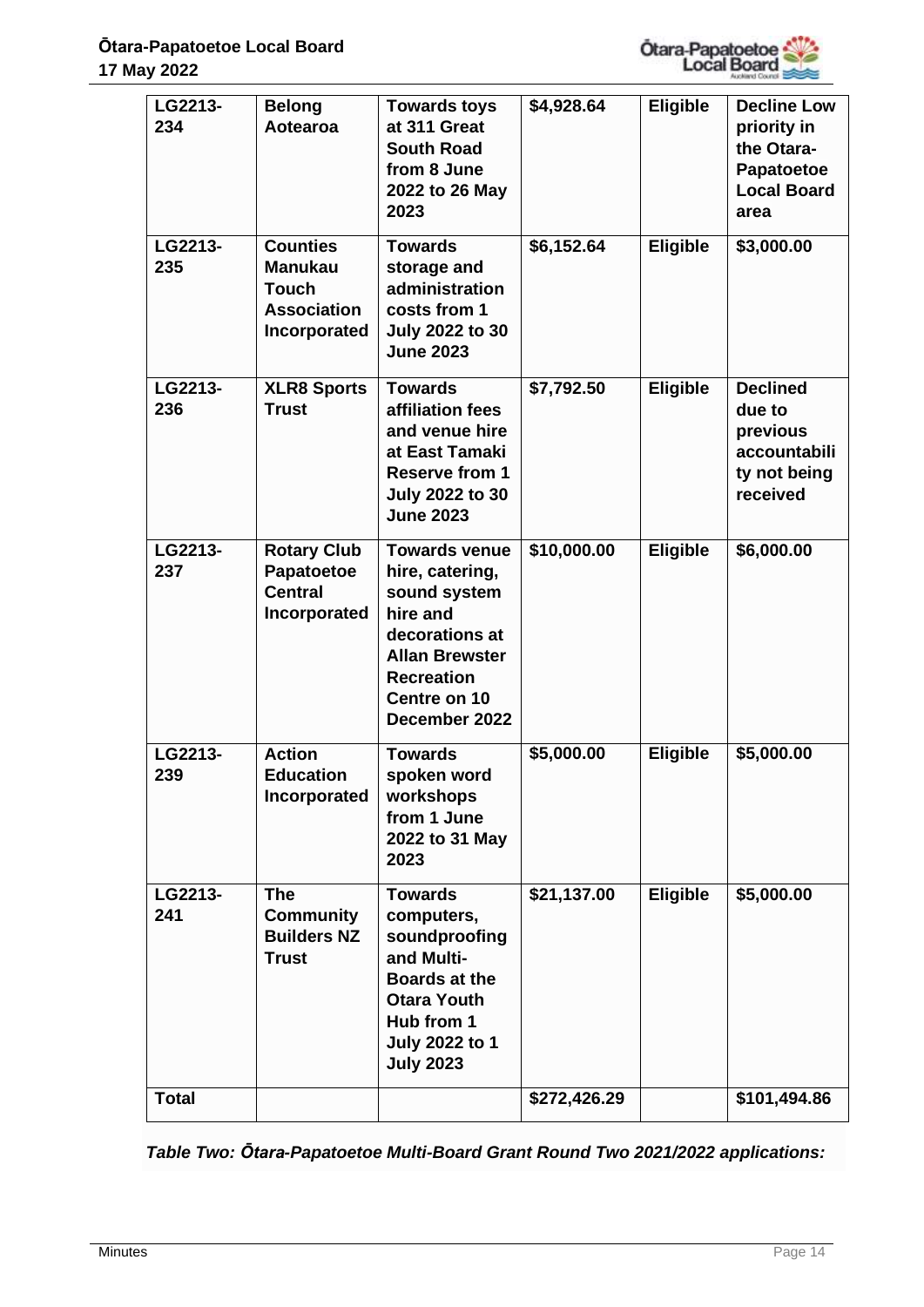

| <b>Application</b><br>ID | Organisation                                                                               | <b>Requesting</b><br>funding for                                                                                                                                                                          | <b>Amount</b><br>requested | <b>Eligibility</b> | <b>Amount</b><br>Approved / |
|--------------------------|--------------------------------------------------------------------------------------------|-----------------------------------------------------------------------------------------------------------------------------------------------------------------------------------------------------------|----------------------------|--------------------|-----------------------------|
|                          |                                                                                            |                                                                                                                                                                                                           |                            |                    | <b>Declined</b>             |
| MB2022-<br>201           | Fix Up, Look<br><b>Sharp</b>                                                               | <b>Towards</b><br>leasing costs<br>in East Tamaki<br>from June 2022<br>until April<br>2023.                                                                                                               | \$4,000.00                 | <b>Eligible</b>    | \$2,000.00                  |
| MB2022-<br>202           | <b>Re-Creators</b><br><b>Charitable</b><br><b>Trust</b>                                    | <b>Towards free</b><br>or subsidised<br>classes of<br><b>Community</b><br><b>Upcycling DIY</b><br><b>Workshops in</b><br>various<br>locations in<br><b>Auckland</b><br>(June 2022 -<br><b>March 2023)</b> | \$6,000.00                 | Eligible           | \$4,000.00                  |
| MB2022-<br>204           | <b>The</b><br><b>Auckland</b><br><b>Softball</b><br><b>Association</b><br>Incorporate<br>d | <b>Towards</b><br>ongoing<br>operating<br>expenses for<br>facilitating<br>softball<br>leagues &<br>tournaments in<br>the Auckland<br><b>Region from</b><br>July 2022 to<br><b>December</b><br>2022.       | \$2,500.00                 | Eligible           | \$2,000.00                  |
| MB2022-<br>210           | <b>LifeKidz</b><br><b>Trust</b>                                                            | <b>Towards</b><br>sensory/play<br>equipment and<br>support worker<br>wages.                                                                                                                               | \$2,000.00                 | <b>Eligible</b>    | \$500.00                    |
| MB2022-<br>212           | <b>David Riley</b>                                                                         | <b>Towards four</b><br>bilingual<br><b>Pacific</b><br>superhero<br>children's<br>books and<br>audiobooks<br>from June 2022<br>to September<br>2022                                                        | \$2,000.00                 | <b>Eligible</b>    | \$2,000.00                  |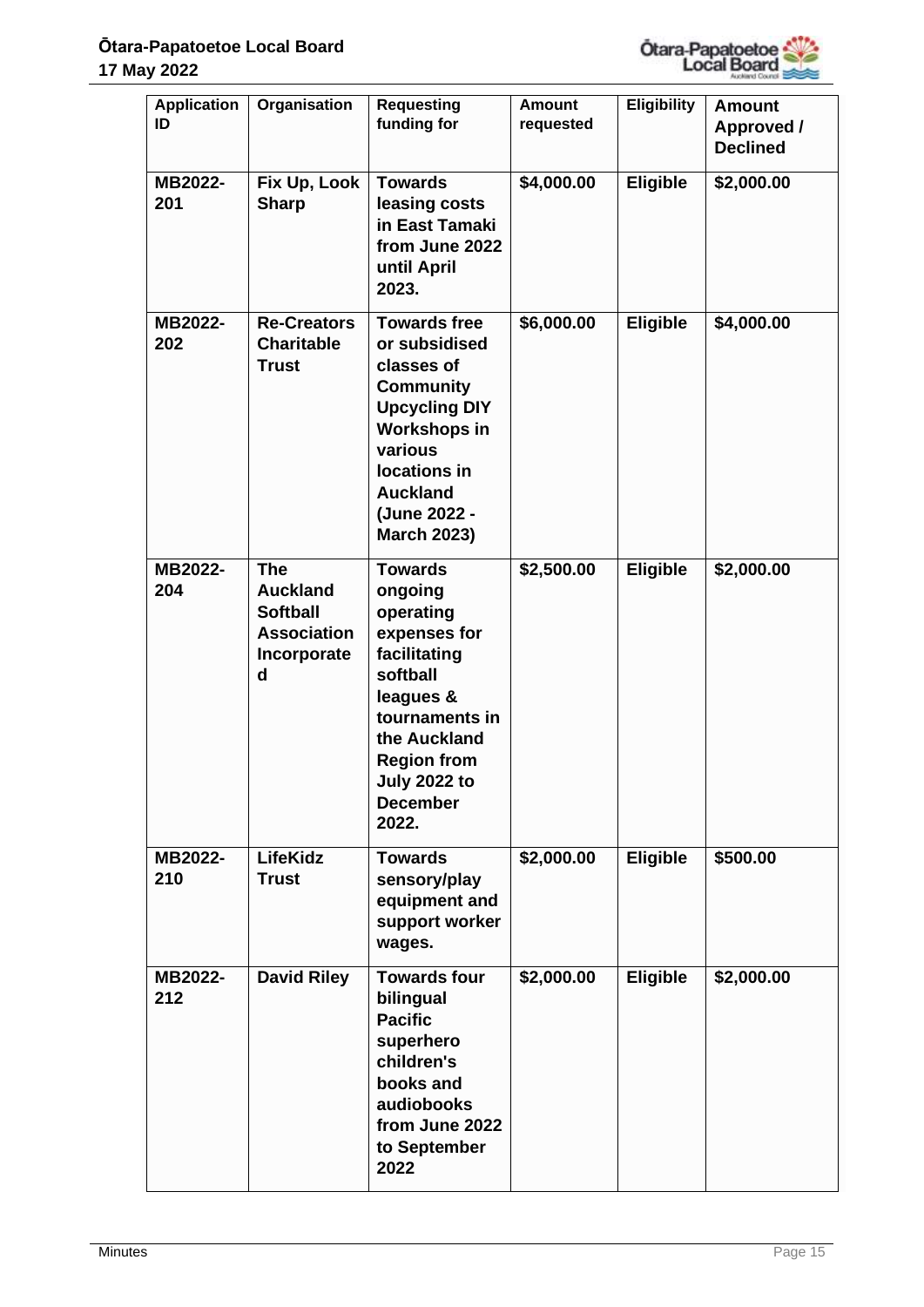

| MB2022-<br>219 | Young<br><b>Workers</b><br><b>Resource</b><br><b>Centre</b>                 | <b>Towards</b><br>education<br>coordinator<br>wages and<br>mileage from<br>June 2022 -<br><b>March 2023</b>                                                  | \$2,000.00  | <b>Eligible</b> | <b>Decline Low</b><br>priority in the<br>Otara-<br>Papatoetoe<br><b>Local Board</b><br>area                                                                   |
|----------------|-----------------------------------------------------------------------------|--------------------------------------------------------------------------------------------------------------------------------------------------------------|-------------|-----------------|---------------------------------------------------------------------------------------------------------------------------------------------------------------|
| MB2022-<br>220 | <b>Bellyful New</b><br><b>Zealand</b><br><b>Trust</b>                       | Towards meal<br>production,<br>volunteer<br>support, and<br>delivery costs<br>in Auckland<br>(June 2022 -<br><b>December</b><br>2023)                        | \$10,000.00 | <b>Eligible</b> | <b>Decline Low</b><br>priority in the<br>Otara-<br>Papatoetoe<br><b>Local Board</b><br>area                                                                   |
| MB2022-<br>221 | <b>Kiwi Harvest</b><br>Ltd                                                  | <b>Towards the</b><br>operating<br>costs of the<br>food rescue<br>project in<br><b>Highbrook</b><br>from June 2022<br>to June 2023.                          | \$5,000.00  | <b>Eligible</b> | \$1,000.00                                                                                                                                                    |
| MB2022-<br>224 | <b>Training and</b><br><b>Budget</b><br><b>Services</b><br>Incorporate<br>d | <b>Towards office</b><br>lease expenses<br>in their<br>Papatoetoe<br>office for three<br>months (June<br>2022 - August<br>2022)                              | \$4,000.00  | Eligible        | \$1,000.00                                                                                                                                                    |
| MB2022-<br>228 | <b>HomeDish</b><br><b>Limited</b>                                           | <b>Towards</b><br>verification<br>costs, courses,<br>and marketing<br>of home-cook<br>businesses in<br><b>Auckland</b><br>(June 2022 -<br><b>March 2023)</b> | \$3,000.00  | <b>Eligible</b> | <b>Decline</b><br><b>Limited</b><br>Liability<br><b>Company and</b><br>therefore low<br>priority in the<br>Otara-<br>Papatoetoe<br><b>Local Board</b><br>area |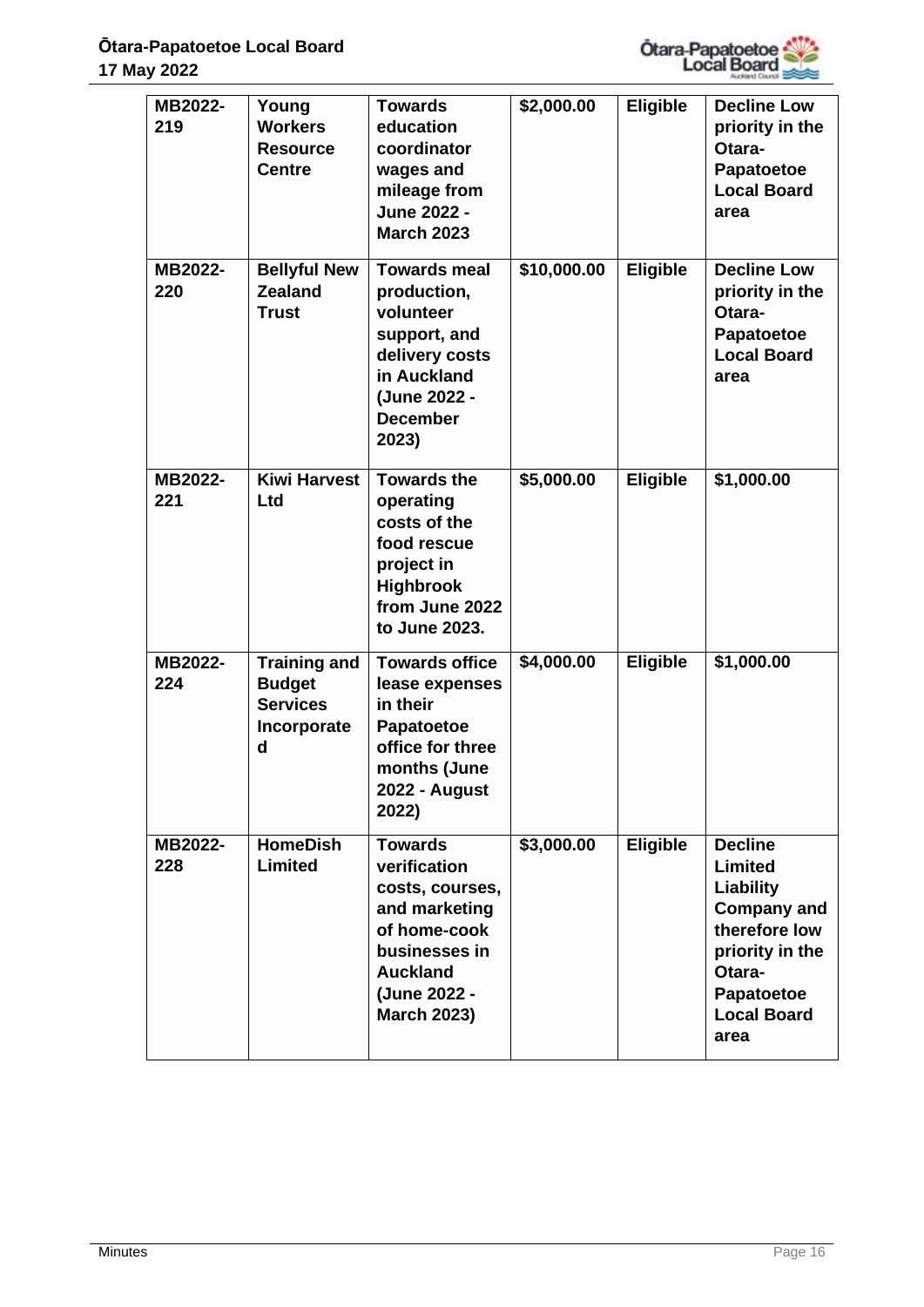

| MB2022-<br>229 | <b>The StarJam</b><br><b>Charitable</b><br><b>Trust</b>                                | <b>Towards the</b><br>workshop<br>costs of tutor<br>fees, venue<br>hire, tutor and<br>volunteer<br>training,<br>regional<br>programme<br>coordinator's<br>salary and<br>equipment<br>between 1st<br><b>June 2022 to</b>                                              | \$5,000.00  | <b>Eligible</b> | \$500.00                                                                                                                                                         |
|----------------|----------------------------------------------------------------------------------------|----------------------------------------------------------------------------------------------------------------------------------------------------------------------------------------------------------------------------------------------------------------------|-------------|-----------------|------------------------------------------------------------------------------------------------------------------------------------------------------------------|
|                |                                                                                        | <b>31st December</b><br>2022.                                                                                                                                                                                                                                        |             |                 |                                                                                                                                                                  |
| MB2022-<br>234 | <b>Fiji Girmit</b><br><b>Foundation</b>                                                | <b>Towards the</b><br><b>Girmit musical</b><br>festival and<br><b>Girmit seniors</b><br>recognition<br>event in<br>Mangere.                                                                                                                                          | \$10,000.00 | Eligible        | \$2,000.00                                                                                                                                                       |
| MB2022-<br>236 | <b>Big Buddy</b><br><b>Mentoring</b><br><b>Trust</b>                                   | <b>Towards</b><br>operational<br>costs (such as<br>wages, rent,<br>transport,<br>equipment) to<br>recruit<br>volunteer<br>mentors for<br>young boys<br>with no father<br>in their lives in<br><b>Auckland</b><br>(September<br>$2022 -$<br><b>September</b><br>2023) | \$2,000.00  | <b>Eligible</b> | Decline-<br>Project<br>already<br>funded in this<br>financial year<br>and therefore<br>Low priority<br>in the Otara-<br>Papatoetoe<br><b>Local Board</b><br>area |
| MB2022-<br>237 | <b>Pet Refuge</b><br><b>New</b><br><b>Zealand</b><br><b>Charitable</b><br><b>Trust</b> | <b>Towards</b><br>administration<br>costs for the<br><b>Pet Refuge</b><br>shelter in<br><b>Rosedale</b><br><b>Auckland</b><br>(June 2022 -<br><b>December</b><br>2022)                                                                                               | \$7,022.50  | <b>Eligible</b> | \$2,000.00                                                                                                                                                       |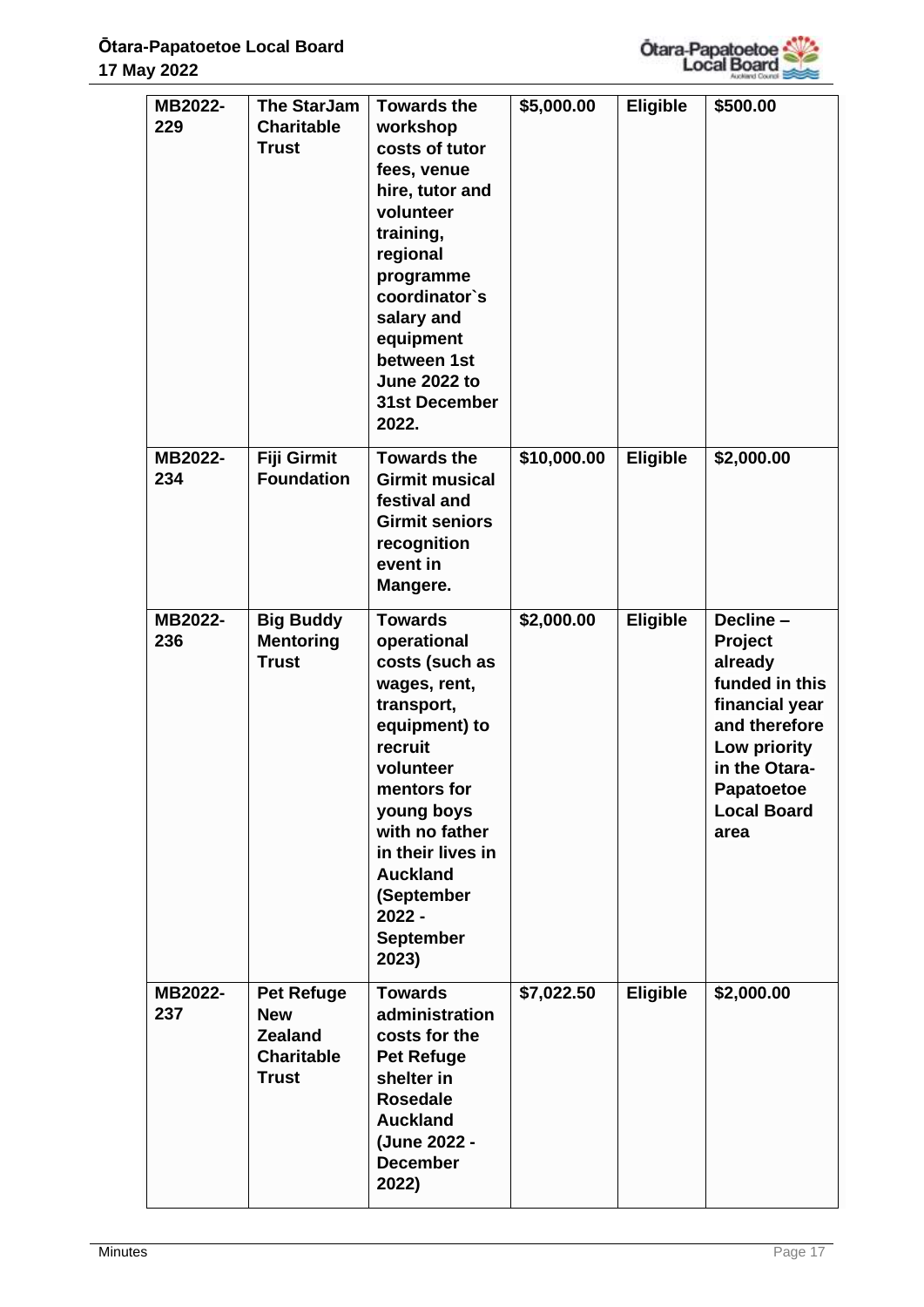

| MB2022-<br>239 | <b>The</b><br><b>Operating</b><br><b>Theatre</b><br>Trust t/a Tim<br><b>Bray</b><br><b>Theatre</b><br>Company | <b>Towards Gift a</b><br><b>Seat funding</b><br>for 2,700<br>children to<br>attend The<br><b>Whale Rider in</b><br>their local area<br>for free<br>(September<br>$2022 -$<br><b>December</b><br>2022) | \$2,500.00  | Eligible        | \$2,000.00<br>Tagged to<br>residents on<br>the OPLB<br>area                                                                                                       |
|----------------|---------------------------------------------------------------------------------------------------------------|-------------------------------------------------------------------------------------------------------------------------------------------------------------------------------------------------------|-------------|-----------------|-------------------------------------------------------------------------------------------------------------------------------------------------------------------|
| MB2022-<br>243 | <b>Anxiety New</b><br><b>Zealand</b><br><b>Trust</b>                                                          | <b>Towards the</b><br>marketing<br>material costs<br>and wages of<br>coordinators<br>and facilitators<br>of the<br><b>Community</b><br><b>Education</b><br><b>Webinars.</b>                           | \$10,000.00 | <b>Eligible</b> | \$1,000.00                                                                                                                                                        |
| MB2022-<br>248 | <b>KidsCan</b><br><b>Charitable</b><br><b>Trust</b>                                                           | <b>Towards items</b><br>to deliver the<br><b>KidsCan</b><br>programme in<br>schools and<br>early<br>childhood<br>centres in<br><b>Auckland</b><br>(June 2022 -<br><b>December</b><br>2022)            | \$6,000.00  | Eligible        | \$1,000.00                                                                                                                                                        |
| MB2022-<br>255 | <b>Habitat for</b><br><b>Humanity</b><br><b>Northern</b><br><b>Region</b><br><b>Limited</b>                   | <b>Towards</b><br>healthy homes<br>interventions<br>and winter<br>warmer<br>essentials from<br><b>June 2022 to</b><br><b>August 2022.</b>                                                             | \$5,000.00  | <b>Eligible</b> | Decline -<br>Project<br>already<br>funded in this<br>financial year<br>and therefore<br>Low priority<br>in the Otara-<br>Papatoetoe<br><b>Local Board</b><br>area |